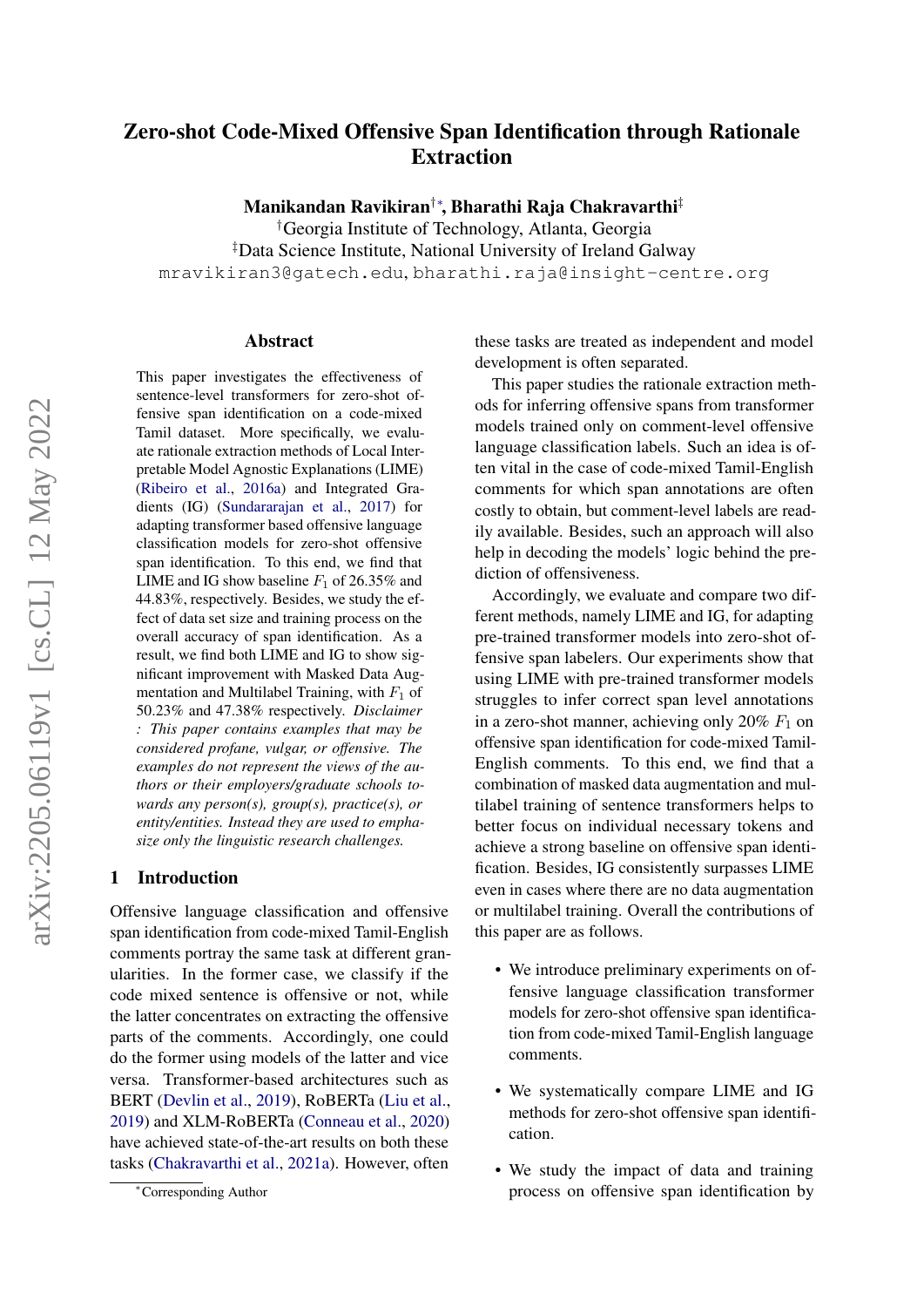proposing masked data augmentation and multilabel training.

• We further release our code, models, and data to facilitate further research in the field<sup>[1](#page-1-0)</sup>.

The rest of the paper is organized as follows. In Section [2,](#page-1-1) we present LIME and IG methods in brief. Meanwhile section [3](#page-1-2) and [4](#page-3-0) focus on dataset and experimental setup. In section [5,](#page-3-1) we present detailed experiments and conclude in section [6](#page-5-0) with our findings and possible implications on the future work.

# <span id="page-1-1"></span>2 Methods

In this section, we present the two rationale extraction methods LIME and IG used to turn sentencelevel transformer models into zero-shot offensive span labelers.

# 2.1 Local Interpretable Model Agnostic Explanation (LIME)

LIME [\(Ribeiro et al.,](#page-7-2) [2016b\)](#page-7-2) is a model agnostic interpretability approach that generates word-level attribution scores using local surrogate models that are trained on perturbed sentences generated by randomly masking out words in the input sentence. The LIME model has seen considerable traction in the context of rationale extraction for text classification, including work by [Thorne et al.](#page-7-3) [\(2019\)](#page-7-3), which suggests that LIME outperforms attention-based approaches to explain NLI models. LIME was also used to probe an LSTM based sentence-pair classifier [\(Lan and Xu,](#page-6-4) [2018\)](#page-6-4) by removing tokens from the premise and hypothesis sentences separately. The generated scores are used to perform binary classification of tokens, with the threshold based on  $F_1$  performance on the development set. The token-level predictions were evaluated against human explanations of the entailment relation using the e-SNLI dataset [\(Camburu et al.,](#page-6-5) [2018\)](#page-6-5).

Meanwhile, for offensive span identification in English [Ding and Jurgens](#page-6-6) [\(2021\)](#page-6-6) coupled LIME with RoBERTa trained on an expanded training set to find expanded training set could help RoBERTa more accurately learn to recognize toxic span. However, though LIME outperforms other methods, it is significantly slower than Integrated Gradients methods, presented in the next section.

#### 2.2 Integrated Gradients (IG)

Integrated Gradients [\(Sundararajan et al.,](#page-7-1) [2017\)](#page-7-1) focuses on explaining predictions by integrating the gradient along some trajectory in input space connecting two points. Integrated gradient and its variants are widely used in different fields of deep learning including natural language processing [\(Sikdar et al.,](#page-7-4) [2021\)](#page-7-4).

Specifically, it is an iterative method, which starts with so-called starting baselines, i.e., a starting point that does not contain any information for the model prediction. In our case involving textual data, this is the set exclusively with the start and end tokens. These tokens mark the beginning and the end of a sentence and do not give any information about whether the evaluation is offensive or not. Following this, it takes a certain number of iterations, where the model moves from the starting baseline to the actual input to the model.

This iterative improvement approach is analogous to the sentence creation process wherein each step, we create the sentence word by word and calculate the offensiveness, which in turn gives us the attribution of the input feature. Across its iterations, whenever IG includes an offensive word, we can expect offensive classification prediction to swing more towards offensive class and vice versa. Such behavior will help calculate the attribution of each word in the identified sentence.

## <span id="page-1-2"></span>3 Datasets

In this section, we present various datasets used in this study. Details on how they are used across different experiments are presented in Table [3.](#page-3-2) Finally, the overall dataset statistics are as shown in Table [1.](#page-2-0)

### 3.1 Offensive Span Identification Dataset

The Shared task on Offensive Span Identification from Code-Mixed Tamil English Comments [\(Ravikiran and Annamalai,](#page-6-7) [2021\)](#page-6-7) focuses on the extraction of offensive spans from Youtube Comments. The dataset contains 4786 and 876 examples across its train and test set respectively. It consists of annotated offensive spans indicating character offsets of parts of the comments that were offensive.

# 3.2 Masked Augmented Dataset

The data available from both [Ravikiran and Anna](#page-6-7)[malai](#page-6-7) [\(2021\)](#page-6-7) is minimal, and transformer methods

<span id="page-1-0"></span><sup>&</sup>lt;sup>1</sup>The code and data is made available at [https://github.com/manikandan-ravikiran/](https://github.com/manikandan-ravikiran/zero-shot-offensive-span) [zero-shot-offensive-span](https://github.com/manikandan-ravikiran/zero-shot-offensive-span)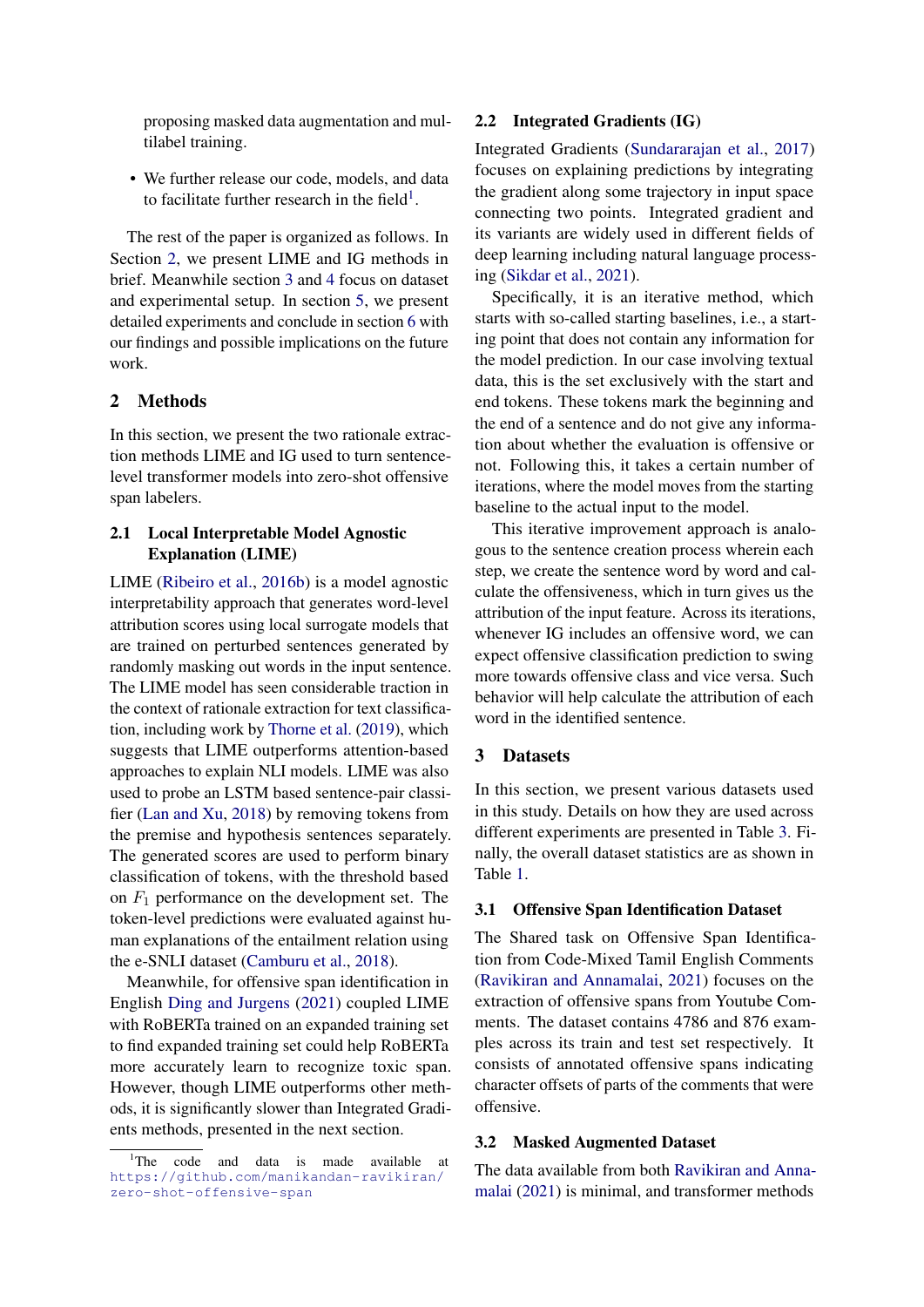<span id="page-2-0"></span>

| <b>Dataset</b>                               | Number of<br><b>Train Samples</b> | <b>Offensive Language</b><br>Number of<br><b>Test Samples</b><br><b>Classification</b> |  | <b>Offensive Span</b><br><b>Identification</b> |  |
|----------------------------------------------|-----------------------------------|----------------------------------------------------------------------------------------|--|------------------------------------------------|--|
| <b>Offensive Span Identification Dataset</b> | 4786                              | 876                                                                                    |  |                                                |  |
| <b>Mask Augmented Dataset</b>                | 109961                            | -                                                                                      |  |                                                |  |
| <b>Multilabel Dataset</b>                    | 109961                            |                                                                                        |  |                                                |  |

Table 1: Dataset statistics of various datasets used in this work.

<span id="page-2-1"></span>

| <b>Steps</b>                       | <b>Example Output</b>                                                |  |  |
|------------------------------------|----------------------------------------------------------------------|--|--|
| <b>Offensive Lexicon Creation</b>  | [sanghu, thu,thooooo,suthamm, $F^{**}k$ ,flop,w*f, p**a,n**y,nakkal] |  |  |
| Data Sourcing                      | Last scene vera level love u                                         |  |  |
|                                    | [Last, scene, vera, level, love,u]                                   |  |  |
| <b>Mask Generation</b>             | [0,1, 0, 0, 1, 1]                                                    |  |  |
|                                    | [1,0, 1, 1, 1, 1]                                                    |  |  |
|                                    | [0,0, 0, 0, 1, 1]                                                    |  |  |
|                                    | [Last, sangh, vera, level, thu, n**y]                                |  |  |
| <b>Offensive Word Augmentation</b> | [flop, scene, thooooo, suthamm, $F^{**}k$ , sanghu]                  |  |  |
|                                    | [Last, scene, $p^{**}a$ , $n^{**}y$ , love, u]                       |  |  |
| <b>Position Identification</b>     | Last sangh vera level thu $n**y$ [1,0,1]                             |  |  |
| and                                | flop scene thooooo suthamm $F^{**}k$ sanghu [1,1,1]                  |  |  |
| <b>Multilabel Creation</b>         | Last scene $p^{**}a n^{**}y$ love u [0,1,0]                          |  |  |

Table 2: Various steps in Masked Augmented Dataset and Multilabel Dataset creation with sample outputs.

are sensitive to dataset size [\(Xu et al.,](#page-7-5) [2021\)](#page-7-5). Thus we created an additional dataset using Masked Augmentation. Accordingly, the data is generated by using the following steps.

- Step 1: Offensive Lexicon Creation: First, we create an offensive lexicon from the train set of offensive span identification datasets. To do this, we do following
	- Extract the phrases corresponding to annotated offensive spans from the training dataset of [Ravikiran and Annamalai](#page-6-7) [\(2021\)](#page-6-7).
	- Selecting phrases of size less than 20 characters and word tokenizing them to extract the individual words.
	- Manually, post-processing these words to ignore words that are not offensive. For example, many phrases include conjunctions and pronouns which are not directly offensive.

Accordingly, an offensive lexicon with 2900 tokens is created.

• Step 2: Data Sourcing: In this step, we select the dataset used for creating the Masked Augmented dataset. Specifically, we use the 25425 non-offensive comments from Dravidian Code-Mix dataset [\(Chakravarthi et al.,](#page-6-8) [2021b\)](#page-6-8).

- Step 3: Mask Generation: The mask generation is done as follows
	- Each of 25425 non-offensive comments was tokenized to create respective *maskable token list*.
	- Three random binary masks are generated for each of the tokenized nonoffensive comments. These binary masks have same length as that of its maskable token list.
- Step 4: Offensive Word Augmentation: Finally, words with a corresponding binary mask of 1 are replaced with words randomly selected from the offensive lexicon from step 1. Additionally, the spans corresponding to the words that were replaced are saved.

Overall, such augmentation resulted in 109961 comments, with 75009 being offensive comments and 34952 non-offensive comments. Table [2](#page-2-1) shows an example sentence and masked augmented dataset creation process.

# 3.3 Multilabel Dataset

All the previously mentioned datasets are restricted to classification only i.e. they contain a binary label indicating if they are offensive or they have annotated offensive spans. Additionally, these sentences does not explicitly encode any position information of the offensive words, which is useful for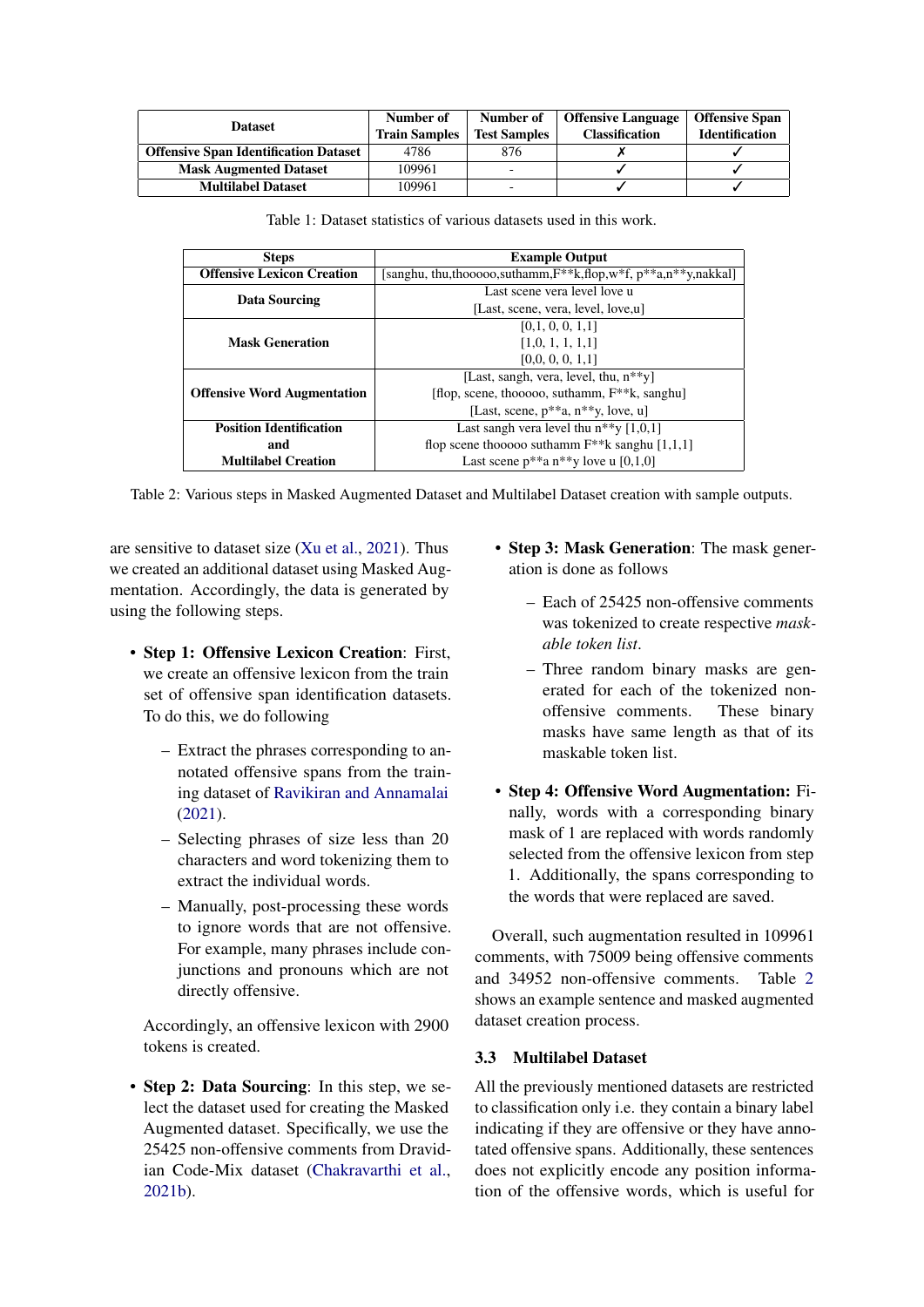<span id="page-3-2"></span>

| <b>Experiment Name</b>                                               | <b>Train dataset</b>                                                                          | <b>Test dataset</b>   |  |  |
|----------------------------------------------------------------------|-----------------------------------------------------------------------------------------------|-----------------------|--|--|
| <b>Benchmark</b>                                                     | Offensive Span Identification Dataset (Ravikiran and Annamalai, 2021; Ravikiran et al., 2022) |                       |  |  |
| <b>OS-Baseline</b><br>Dravidian CodeMix (Chakravarthi et al., 2021b) |                                                                                               | Offensive Span        |  |  |
| <b>OS-Augmentation</b><br><b>Mask Augmented Dataset</b>              |                                                                                               | <b>Identification</b> |  |  |
| <b>OS-Multilabel</b>                                                 | Multilabel Dataset                                                                            | Dataset               |  |  |

Table 3: Relationship between the datasets and experiments.

<span id="page-3-3"></span>

| <b>Name</b>      | Value      |
|------------------|------------|
|                  | 0.1        |
| max seq length   | 150        |
| train batch size | 64         |
| eval batch size  | 64         |
| warmup ratio     | 0.1        |
| learning rate    | -5<br>3x10 |
| weight decay     | 0.1        |
| initializer      | glorot     |

Table 4: Model Hyperparameters for Training Transformers.

training. Work of [Ke et al.](#page-6-10) [\(2021\)](#page-6-10) show encoding relative positional information based attention directly in each head often improves the overall result of corresponding down stream task. Similarly [Shaw et al.](#page-7-6) [\(2018\)](#page-7-6) also proposed using relative position encoding instead of absolute position encoding and couple them with key and value projections of Transformers to improve overall results. As such, in this work, to encode position we create a multilabel dataset in which the labels indicate the relative position of offensive words. The multilabel dataset is created as follows.

- Step 1: Dataset Selection: We first select the 109961 comments from the Masked Augmented Dataset along with their saved spans.
- Step 2: Position Identification and Multilabel Creation: From the identified spans, we check if the offensive spans are present in (a) start of the comment (b) end of the comment and (c) middle of the comment. Depending on presence of offensiveness we create three binary labels. For example in Table [2](#page-2-1) for sentence Last scene p\*\*a  $n***$  love u we can see that the offensive word to be present in the center of the sentence. Accordingly we give it a label [0,1,0]. Meanwhile for comment Last sangh vera level thu n\*\*y we can see offensive words to be in center and at the end thus we give label [1,0,1].

# <span id="page-3-0"></span>4 Experimental Setup

In this section, we present our experimental setup in detail. All of our experiments follow the two steps as explained below.

Transformer Training: We use three different transformer models, namely Multilingual-BERT, RoBERTa, and XLM-RoBERTa, made available by Hugging Face [\(Wolf et al.,](#page-7-7) [2019\)](#page-7-7), as our transformer architecture due to their widespread usage in the context of code-mixed Tamil-English Offensive Language Identification. In line with the works of [Mosbach et al.](#page-6-11) [\(2021\)](#page-6-11) all the models were fine-tuned for 20 epochs, and the best performing checkpoint was selected. Each transformer model takes 1 hour to train on a Tesla-V100 GPU with a learning rate of  $3x10^{-5}$ . Further, all of our experiments were run five times with different random seeds and the results so reported are an average of five runs. The relationship between the datasets used to train the transformers across various experiments is as shown in Table [3.](#page-3-2) Meanwhile, the model hyperparameters are presented in Table [4.](#page-3-3)

Span Extraction Testing: After training the transformer models for offensive language identification, we use the test set from the offensive span identification dataset for testing purposes. For LIME, we use individual transformer models' MASK token to mask out individual words and allow LIME to generate 5000 masked samples per sentence. The resulting explanation weights are then used as scores for each word, and tokens below the fixed decision threshold of  $\tau = -0.01$  are removed while the spans of the rest of the comments are used for offensive span identification. Meanwhile, for the IG model, for each sentence in the test set, we perform 50 iterations to generate scores for each word and extract the spans in line with LIME.

# <span id="page-3-1"></span>5 Experiments, Results and Analysis

The consolidated results are presented in Table [5.](#page-4-0) Each model is trained as an offensive comment classifier and then evaluated for offensive span identification. Though we do not explicitly furnish any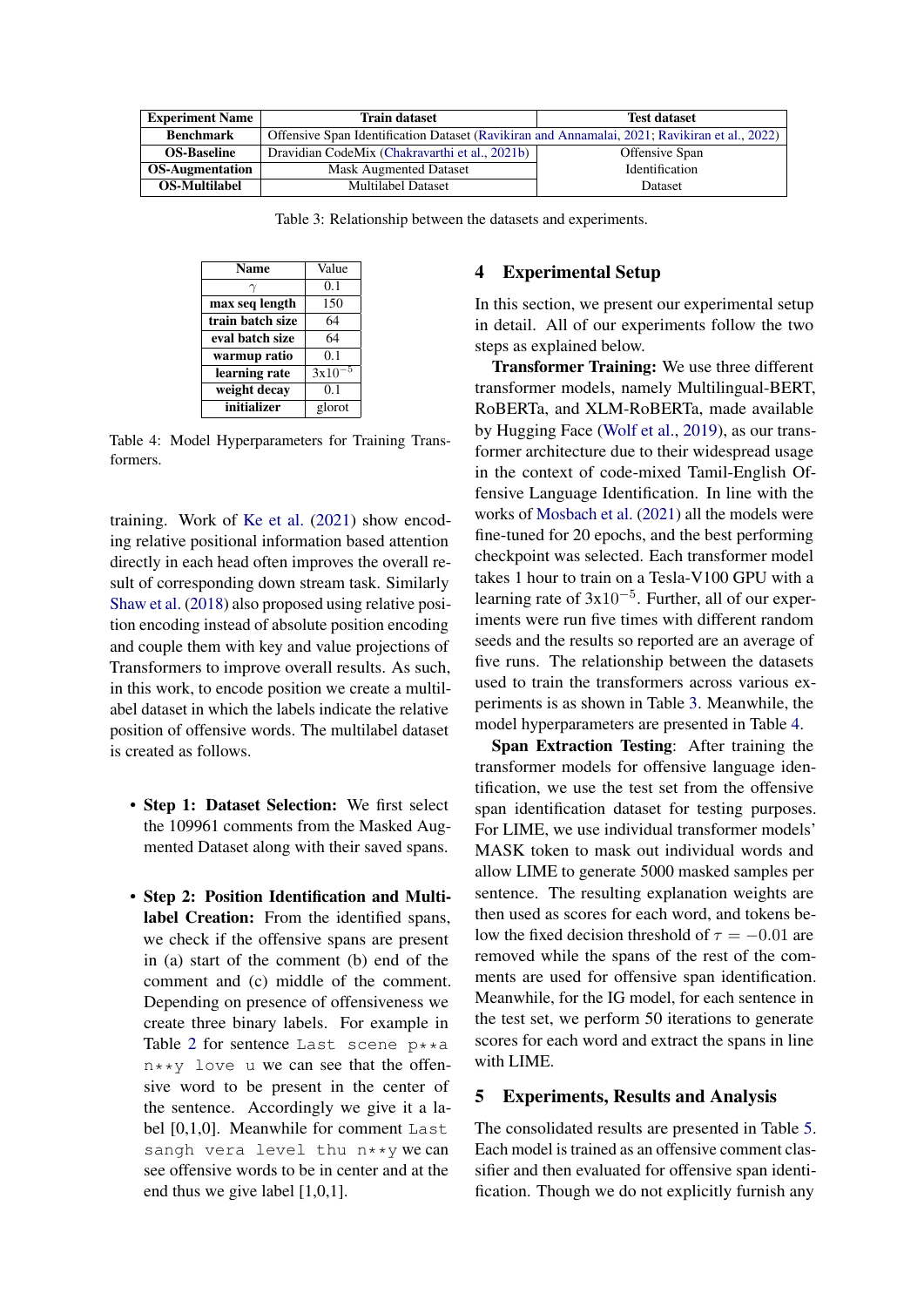<span id="page-4-0"></span>

| <b>Experiments</b>     | Model                 | $F_1(\%$ |       |  |
|------------------------|-----------------------|----------|-------|--|
|                        |                       | LIME     | IG    |  |
| <b>Benchmark</b>       | <b>BENCHMARK</b><br>1 | 39.834   |       |  |
|                        | <b>BENCHMARK</b><br>2 | 37.024   |       |  |
| <b>OS-Baseline</b>     | <b>BERT</b>           | 26.35    | 44.83 |  |
|                        | <b>RoBERTa</b>        | 24.26    | 37.01 |  |
|                        | XLM-RoBERTa           | 22.86    | 43.13 |  |
| <b>OS-Augmentation</b> | <b>BERT</b>           | 24.97    | 44.83 |  |
|                        | <b>RoBERTa</b>        | 26.23    | 44.98 |  |
|                        | XLM-RoBERTa           | 21.93    | 50.23 |  |
| <b>OS-Multilabel</b>   | <b>BERT</b>           | 47.137   | 44.83 |  |
|                        | <b>RoBERTa</b>        | 47.38    | 35.83 |  |
|                        | XLM-RoBERTa           | 46.76    | 42.06 |  |

Table 5: Consolidated Results on Offensive Span Identification Dataset. All the values represent character level  $F_1$  measure.

signals regarding which words are offensive, we can see an assortment of behaviors across both the rationale extraction methods when trained differently. For reference comparison, we also include two benchmark baseline models from [Ravikiran](#page-6-9) [et al.](#page-6-9) [\(2022\)](#page-6-9). BENCHMARK 1 is a random baseline model which haphazardly labels 50% of characters in comments to belong to be offensive inline. BENCHMARK 2 is a lexicon-based system, which first extracted all the offensive words from the train samples of offensive span identification dataset [\(Ravikiran and Annamalai,](#page-6-7) [2021\)](#page-6-7). These words were scoured in comments from the test set during inference, and corresponding spans were noted. We report the character level  $F_1$  for extracted spans inline with [Ravikiran et al.](#page-6-9) [\(2022\)](#page-6-9).

### 5.1 OS-Baseline Experiments

Firstly, both benchmarks exhibit high performance, making the task competitive for LIME and IG methods. To start with, we analyze the results of OS-Baseline experiments. From Table [5,](#page-4-0) we can see that LIME has moderately low performance compared to IG, which either beats the baseline or produces very close results. Analogizing the LIME and IG, we can see that IG has an average difference of 18% compared to LIME. To understand this, we identify various examples (Table [7\)](#page-5-1) where LIME fails, and IG performs significantly well and vice versa. Firstly, we can see that LIME explicitly focuses on identifying overtly offensive words only. Besides, we can also see LIME focuses primarily on offensive words, while IG accounts for terms such as "Dei", "understood", "iruku poliye" etc.

Accordingly, to comprehend their performance

on offensive comments of different sizes, we separate results across (a) comments with less than 30 characters  $(F_1@30)$ , (b) comments with 30-50 characters  $(F_1@50)$  (c) comments with more than 50 characters ( $F_1@>50$ ). The results so obtained are as shown in Table [6.](#page-5-2) Accordingly, we find interesting outcomes. Firstly we can see that though LIME has lower  $F_1$  overall, it tends to show competitive results against IG for comments with less than 30 characters.

With the increase in the comment length, the performance of LIME tends to lower considerably. We believe such behavior of LIME could be because of two reasons (a) surrogate models may not be strong enough to distinguish different classes and (b) dilution of scores due to LIME's random perturbation procedure. With random perturbations, the instances generated may be quite different from training instances drawn from the underlying distribution. Meanwhile, IG is compatible across all the sizes, and in the case of comments with less than 30 and 50 characters, we can see IG to show the result as high as 50%.

#### 5.2 OS-Augmentation Experiments

Since transformers are very sensitive to dataset size, we focus on estimating the impact of dataset size used to train the transformers for offensive comment classification on the performance of LIME and IG, respectively. To this end, we used the Mask Augmented dataset to finetune the transformers and pose the question *Does adding data make any difference?* The various result so obtained are as shown in Table [5.](#page-4-0) Firstly, for LIME, we see no such drastic difference in  $F_1$ . However, for IG, we can see a significant improvement, especially for RoBERTa and XLM-RoBERTa models. Specifically, we can see the XLM-RoBERTa model to reach an accuracy of 50.23% with an average of 12% higher results compared to benchmark models and 7% compared to OS-Baseline.

Furthermore, analysis of results shows a couple of fascinating characteristics for XLM-RoBERTa. Firstly, we could see many predictions concentrating on words part of the long offensive span annotations. We believe this is because of the ability of the model to learn relations between words in different languages as part of its pretraining, which is not the case with M-BERT and RoBERTa. To verify this again, we separate the results across different comment sizes. From Table [6](#page-5-2) we can see that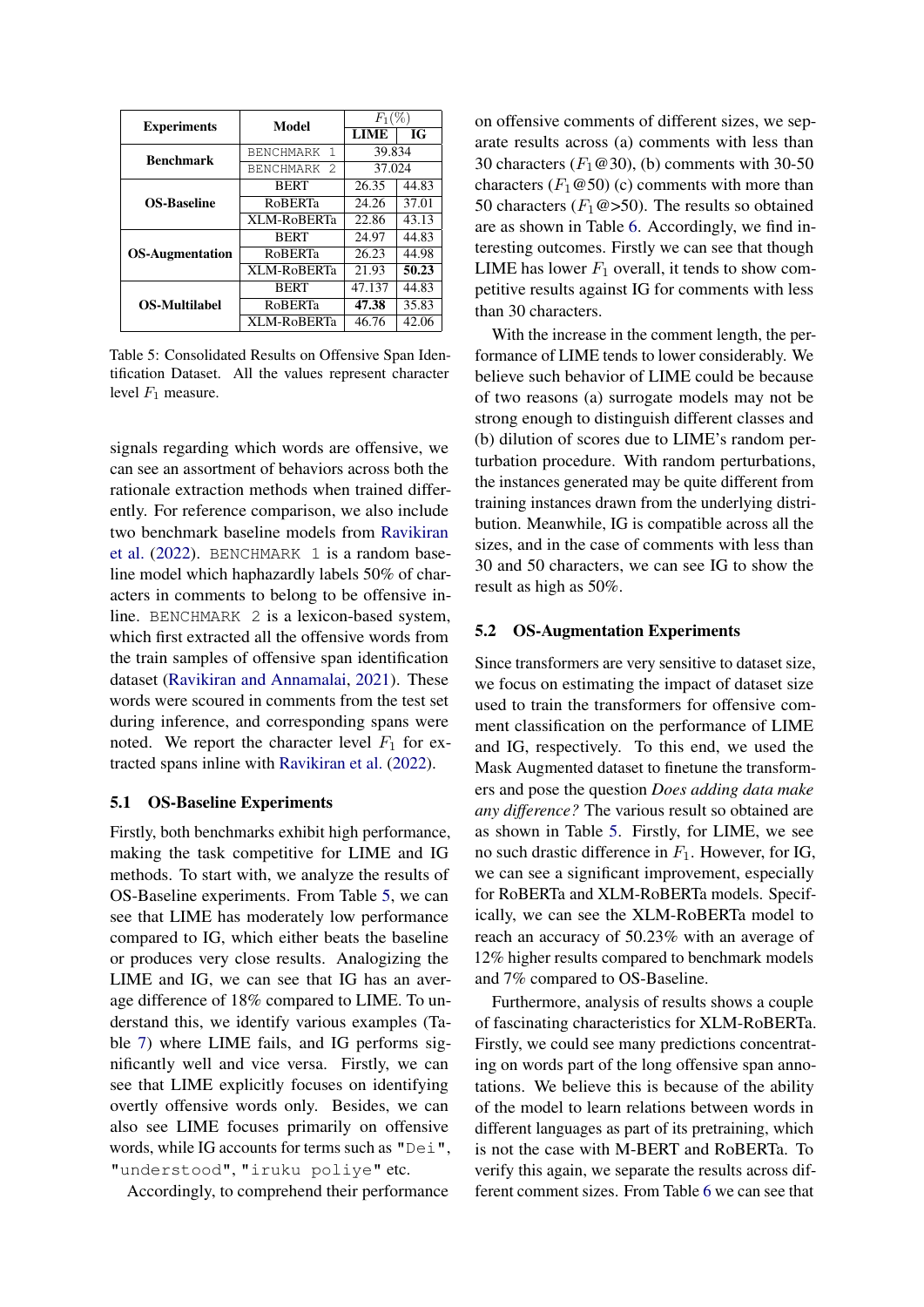<span id="page-5-2"></span>

| <b>Experiments</b>     | Model              | $F_1@30(%)$ |       | $F_1@50(%)$ |       | $F_1@>50(%$ |       |
|------------------------|--------------------|-------------|-------|-------------|-------|-------------|-------|
|                        |                    | LIME        | IG    | <b>LIME</b> | IG    | <b>LIME</b> | IG    |
| <b>OS-Baseline</b>     | <b>BERT</b>        | 47.02       | 45.79 | 32.54       | 50.62 | 23.27       | 42.48 |
|                        | <b>RoBERTa</b>     | 37.35       | 36.42 | 32.75       | 42.04 | 20.56       | 34.95 |
|                        | <b>XLM-RoBERTa</b> | 43.05       | 51.7  | 31.54       | 48.69 | 18.63       | 40.49 |
| <b>OS-Augmentation</b> | <b>BERT</b>        | 48.45       | 45.79 | 32.62       | 50.62 | 21.29       | 42.48 |
|                        | <b>RoBERTa</b>     | 50.21       | 45.86 | 32.71       | 50.71 | 22.8        | 42.66 |
|                        | <b>XLM-RoBERTa</b> | 31.19       | 59.47 | 27.58       | 57.01 | 19.17       | 47.19 |
| <b>OS-Multilabel</b>   | <b>BERT</b>        | 45.7        | 45.79 | 57.15       | 50.62 | 42.722      | 42.48 |
|                        | <b>RoBERTa</b>     | 58.66       | 45.86 | 57.19       | 50.71 | 43          | 42.66 |
|                        | <b>XLM-RoBERTa</b> | 59.84       | 59.47 | 57.62       | 57.01 | 42.95       | 47.19 |

Table 6: Results across different size of comments.

<span id="page-5-1"></span>

| Category              | <b>Comment Type</b>                                                     | <b>Examples</b>                                                                         |
|-----------------------|-------------------------------------------------------------------------|-----------------------------------------------------------------------------------------|
| Correct<br>Prediction | Comments with less than 30 characters                                   | Dei like poda anaithu 9 $p^{***}a$                                                      |
|                       |                                                                         | Semma mokka and as usual a masala movie                                                 |
|                       | Comments with 30-50 characters                                          | M <sup>***</sup> u adichutu sagunga da j***i p***********a                              |
|                       |                                                                         | 81k views 89k likes YouTube be like W*F                                                 |
|                       | Comments with greater than 50 characters                                | Old vijayakanth movie parthathu pola irruku.pidikala                                    |
|                       |                                                                         | Dei Yappa munjha paarthu Sirichu Sirichu vayiru vazhikuthu                              |
|                       | Comments with less than 30 characters<br>Comments with 30-50 characters | except last scene its a crap                                                            |
| Incorrect             |                                                                         | Movie is <b>going to be</b> disaster                                                    |
| Prediction            |                                                                         | Kandasamy and Mugamoodi mixed nu nenaikre                                               |
|                       |                                                                         | Last la psycho ilayaraja nu solitan                                                     |
|                       | Comments with greater than 50 characters                                | All I understood from this video was Vikram likes Dosai                                 |
|                       |                                                                         | Padam nichiyam oodama poga neriya vaipu <b>iruku poliye!</b> Oru dislike ah potu vaipom |

Table 7: Example of correct and incorrect predictions. Blue highlight shows words attributed by LIME. Green highlight shows words attributed by IG. Pink highlight shows words attributed by both LIME and IG. Yellow highlight shows parts of comments annotated in ground truth but not identified by both LIME and IG.

for longer sized comments, the model tends to outperform M-BERT, RoBERTa when coupled with IG. Meanwhile, LIME has no changes irrespective of used transformers.

### 5.3 OS-Multilabel Experiments

Finally, we analyze the significance of encoding the position of offensive words as part of the training process. To this end, we ask *Does introducing position information as part of the training process improve zero-shot results?*. As such, we use the multilabel dataset to finetune the transformers to obtain results, as shown in Table [5.](#page-4-0) Firstly, we can see that introducing multiple labels for training has no impact on the overall results of LG. However, we can see that LIME demonstrates a significant gain in overall results. Specifically, with multilabel training, the baseline results improve by 20% to 47.38%.

Furthermore, we can observe an equivalent trend across the different sizes of comments as seen in Table [6.](#page-5-2) In fact, for words of less than 30 and 50 characters, LIME outdoes IG models, which aligns with our hypothesis that the position is helpful. Overall from all the results from Table [5](#page-4-0)[-6](#page-5-2) we can see XLM-RoBERTa be more suitable for extracting

spans, especially with the addition of more data and position information. Meanwhile, IG is consistent in producing explanations irrespective of dataset size or training approach.

### <span id="page-5-0"></span>6 Conclusion

This work examines rationale extraction methods for inferring offensive spans from the transformer model trained for offensive sentence classification. Experiments revealed that approaches such as LIME do not perform as well when applied to transformers directly, attributing to potential issues with surrogate models and perturbation procedures. Meanwhile, we can see IG as the clear front runner for identifying offensive spans in a zero-shot way. We think this is due to the inherent nature of the method, where it focuses on creating the input at the same time learning the reason for offensiveness.

Besides, we also analyzed LIME and IG under large datasets and incorporated position information in the training process. To this end, we discovered that only augmenting does not improve the performance of LIME. However, when this large data is coupled with labels incorporating position information, both LG and IG improve significantly. Especially LIME prefers this approach with large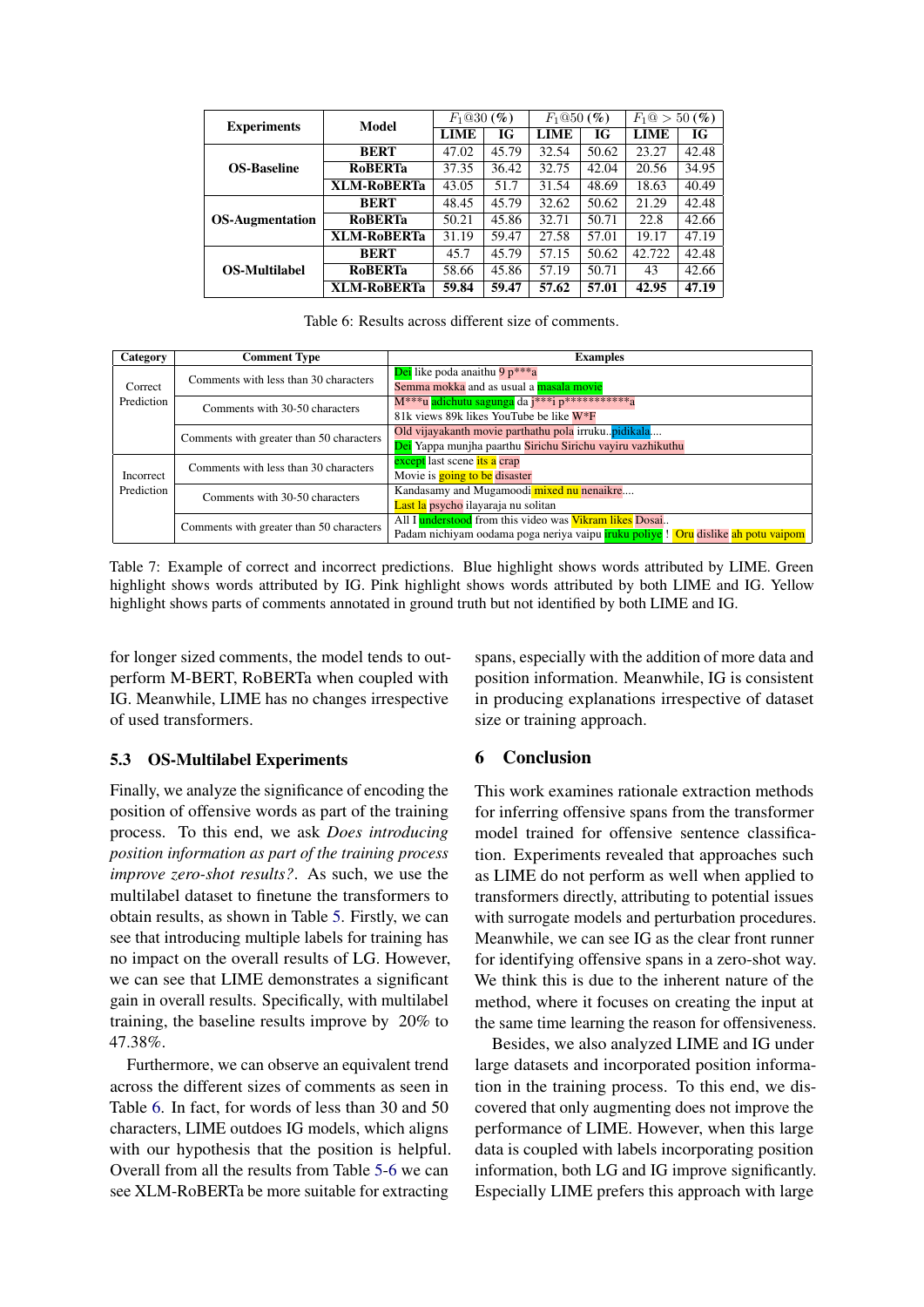improvements on  $F_1$ , despite IG outperforming LIME.

Additionally, we also found XLM-RoBERTa to be a clear winner among the transformer models owing to its intrinsic learning of relationships which potentially helps with comments that are longer size. However, many details were unexplored, including (i) the effect of random perturbations on overall results (ii) the approach to merge attributions of multilabel predictions, which we plan to explore in the immediate future.

# Acknowledgements

We thank our anonymous reviewers for their valuable feedback. Any opinions, findings, and conclusion or recommendations expressed in this material are those of the authors only and does not reflect the view of their employing organization or graduate schools. The work is the part of the final project in CS7643-Deep Learning class at Georgia Tech (Spring 2022). Bharathi Raja Chakravarthi were supported in part by a research grant from Science Foundation Ireland (SFI) under Grant Number SFI/12/RC/2289\_P2 (Insight\_2), co-funded by the European Regional Development Fund and Irish Research Council grant IRCLA/2017/129 (CARDAMOM-Comparative Deep Models of Language for Minority and Historical Languages).

### References

- <span id="page-6-5"></span>Oana-Maria Camburu, Tim Rocktäschel, Thomas Lukasiewicz, and Phil Blunsom. 2018. [e-snli: Nat](http://arxiv.org/abs/1812.01193)[ural language inference with natural language expla](http://arxiv.org/abs/1812.01193)[nations.](http://arxiv.org/abs/1812.01193) *CoRR*, abs/1812.01193.
- <span id="page-6-3"></span>Bharathi Raja Chakravarthi, Ruba Priyadharshini, Navya Jose, Anand Kumar M, Thomas Mandl, Prasanna Kumar Kumaresan, Rahul Ponnusamy, Hariharan R L, John P. McCrae, and Elizabeth Sherly. 2021a. [Findings of the shared task on of](https://aclanthology.org/2021.dravidianlangtech-1.17)[fensive language identification in Tamil, Malayalam,](https://aclanthology.org/2021.dravidianlangtech-1.17) [and Kannada.](https://aclanthology.org/2021.dravidianlangtech-1.17) In *Proceedings of the First Workshop on Speech and Language Technologies for Dravidian Languages*, pages 133–145, Kyiv. Association for Computational Linguistics.
- <span id="page-6-8"></span>Bharathi Raja Chakravarthi, Ruba Priyadharshini, Vigneshwaran Muralidaran, Navya Jose, Shardul Suryawanshi, Elizabeth Sherly, and John P. Mc-Crae. 2021b. [Dravidiancodemix: Sentiment anal](http://arxiv.org/abs/2106.09460)[ysis and offensive language identification dataset](http://arxiv.org/abs/2106.09460) [for dravidian languages in code-mixed text.](http://arxiv.org/abs/2106.09460) *CoRR*, abs/2106.09460.
- <span id="page-6-2"></span>Alexis Conneau, Kartikay Khandelwal, Naman Goyal, Vishrav Chaudhary, Guillaume Wenzek, Francisco

Guzmán, Edouard Grave, Myle Ott, Luke Zettlemoyer, and Veselin Stoyanov. 2020. [Unsupervised](https://doi.org/10.18653/v1/2020.acl-main.747) [cross-lingual representation learning at scale.](https://doi.org/10.18653/v1/2020.acl-main.747) In *Proceedings of the 58th Annual Meeting of the Association for Computational Linguistics, ACL 2020, Online, July 5-10, 2020*, pages 8440–8451. Association for Computational Linguistics.

- <span id="page-6-0"></span>Jacob Devlin, Ming-Wei Chang, Kenton Lee, and Kristina Toutanova. 2019. [BERT: pre-training of](https://doi.org/10.18653/v1/n19-1423) [deep bidirectional transformers for language under](https://doi.org/10.18653/v1/n19-1423)[standing.](https://doi.org/10.18653/v1/n19-1423) In *Proceedings of the 2019 Conference of the North American Chapter of the Association for Computational Linguistics: Human Language Technologies, NAACL-HLT 2019, Minneapolis, MN, USA, June 2-7, 2019, Volume 1 (Long and Short Papers)*, pages 4171–4186. Association for Computational Linguistics.
- <span id="page-6-6"></span>Huiyang Ding and David Jurgens. 2021. [HamiltonD](https://doi.org/10.18653/v1/2021.semeval-1.31)[inggg at SemEval-2021 task 5: Investigating toxic](https://doi.org/10.18653/v1/2021.semeval-1.31) [span detection using RoBERTa pre-training.](https://doi.org/10.18653/v1/2021.semeval-1.31) In *Proceedings of the 15th International Workshop on Semantic Evaluation (SemEval-2021)*, pages 263–269, Online. Association for Computational Linguistics.
- <span id="page-6-10"></span>Guolin Ke, Di He, and Tie-Yan Liu. 2021. Rethinking positional encoding in language pre-training. *ArXiv*, abs/2006.15595.
- <span id="page-6-4"></span>Wuwei Lan and Wei Xu. 2018. [Neural network models](https://aclanthology.org/C18-1328) [for paraphrase identification, semantic textual simi](https://aclanthology.org/C18-1328)[larity, natural language inference, and question an](https://aclanthology.org/C18-1328)[swering.](https://aclanthology.org/C18-1328) In *Proceedings of the 27th International Conference on Computational Linguistics*, pages 3890–3902, Santa Fe, New Mexico, USA. Association for Computational Linguistics.
- <span id="page-6-1"></span>Yinhan Liu, Myle Ott, Naman Goyal, Jingfei Du, Mandar Joshi, Danqi Chen, Omer Levy, Mike Lewis, Luke Zettlemoyer, and Veselin Stoyanov. 2019. [Roberta: A robustly optimized BERT pretraining ap](http://arxiv.org/abs/1907.11692)[proach.](http://arxiv.org/abs/1907.11692) *CoRR*, abs/1907.11692.
- <span id="page-6-11"></span>Marius Mosbach, Maksym Andriushchenko, and Dietrich Klakow. 2021. [On the stability of fine-tuning](https://openreview.net/forum?id=nzpLWnVAyah) [BERT: misconceptions, explanations, and strong](https://openreview.net/forum?id=nzpLWnVAyah) [baselines.](https://openreview.net/forum?id=nzpLWnVAyah) In *9th International Conference on Learning Representations, ICLR 2021, Virtual Event, Austria, May 3-7, 2021*. OpenReview.net.
- <span id="page-6-7"></span>Manikandan Ravikiran and Subbiah Annamalai. 2021. [DOSA: Dravidian code-mixed offensive span iden](https://aclanthology.org/2021.dravidianlangtech-1.2)[tification dataset.](https://aclanthology.org/2021.dravidianlangtech-1.2) In *Proceedings of the First Workshop on Speech and Language Technologies for Dravidian Languages*, pages 10–17, Kyiv. Association for Computational Linguistics.
- <span id="page-6-9"></span>Manikandan Ravikiran, Bharathi Raja Chakravarthi, Anand Kumar Madasamy, Sangeetha Sivanesan, Ratnavel Rajalakshmi, Sajeetha Thavareesan, Rahul Ponnusamy, and Shankar Mahadevan. 2022. Findings of the shared task on Offensive Span Identification in code-mixed Tamil-English comments. In *Proceedings of the Second Workshop on Speech and*